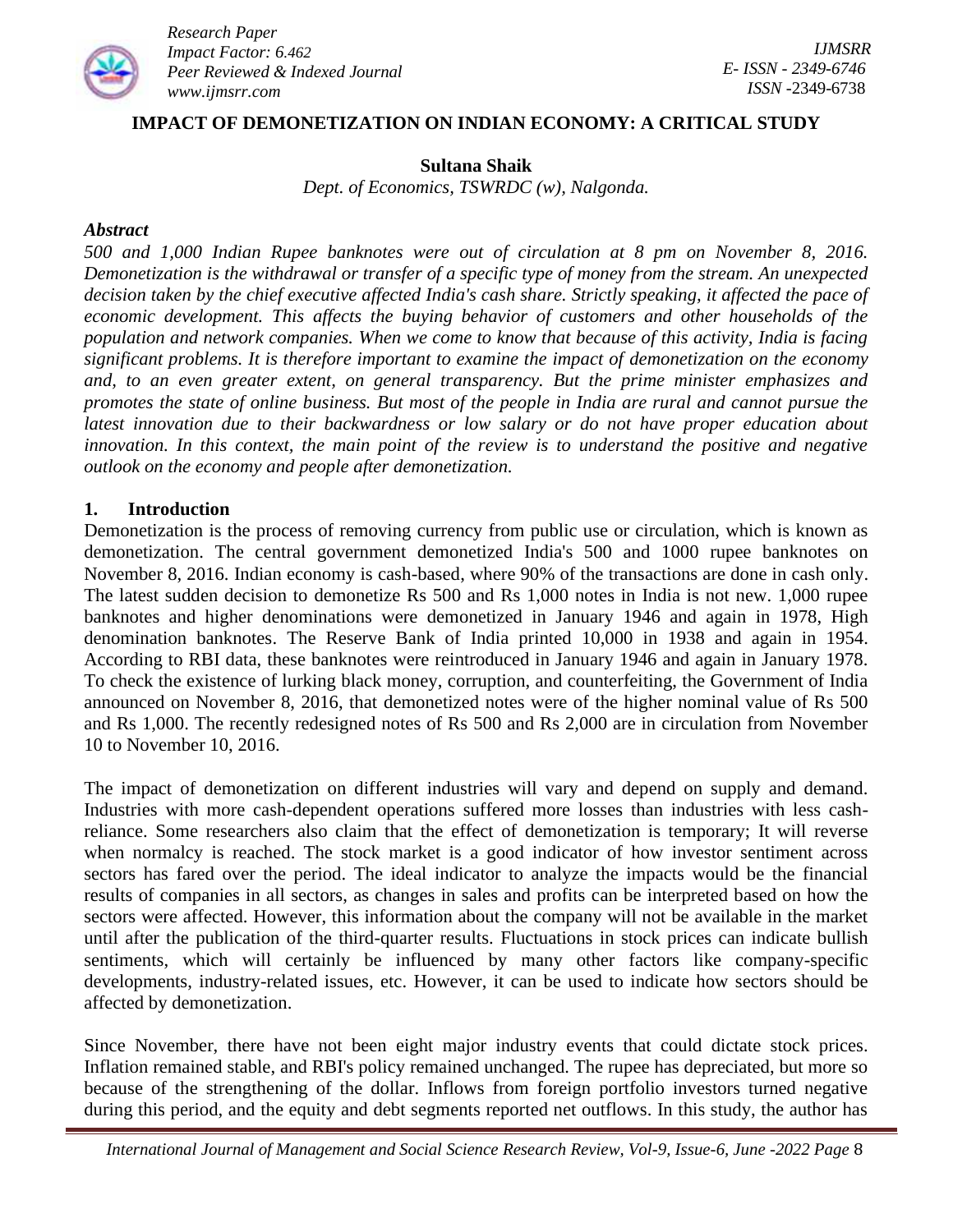

tried to analyze the impact of demonetization on the stock market. For the same, one study took the S&P BSE 100 index and used the event study method. The only major event taken into account for the study is the day demonetization was announced, November 8, 2016. And the effect of demonetization was seen from October 30, 2016, to November 21, 2016.

## **2. Literature Review:**

**Shanbhog Girish, Kumar, A. Prashant, Bhat, Swati, and Shettigar, Chetan (2016)** defined a currency embargo as a measure to prevent the alleged use of counterfeit notes to finance terrorism as well as to prevent surgical strikes on black money. And corruption in the country. Demonetization leads to a cash crunch in the country, which hurts many small businesses, agriculture, and transport. The paucity of money created chaos, and most people found it difficult to change their bills due to long queues outside banks and ATMs across the country. This demonetization move proved to be the biggest attack on black money and corruption in the history of the Indian economy and a step towards digitization. It also encourages digital payments. They conclude that demonetization is beneficial in the short, medium, and long term.

**Muthulakshmi, E. Kamachi (2017)**, in his article titled "Impacts of Demonetization on the Indian Economy: Issues and Challenges," states that when money is withdrawn from the economy, the country will not benefit in the short run. On the other hand, if money finds its way into the economy, it will have a positive and significant impact. They also claim that the demonetization movement, on the one hand, was a serious attack on black money, corruption, hawala transactions, counterfeiting, and terrorism financing. On the other hand, it harmed various sectors like raw materials and real estate.

**Shah, Ayash Yusuf (2017)** stated that demonetization is one of the main steps in the fight against corruption, black money, and terrorist financing. However, this decision was taken without preparation and harmed the public. Without enough new tickets being printed, 86% of tickets were withdrawn, affecting all market transactions. Only the common people had trouble exchanging notes, not those he spoke to. Intending to free the country from black money and weeding out the taxpayers and black money holders, the government has taken the initiative of demonetizing 500 and 1000 rupee notes. The sudden announcement of demonetization and lack of proper planning created panic among the public. Common people find it difficult to shop without cash. Wasting time in endless queues could have been easily avoided by planning.

**Veerkumar K. (2017)** claims that the government's announcement of demonetization of Rs 500 and Rs 1000 notes is a major setback for Indian citizens. High denomination banknotes are removed from the economy to combat the problem of tax evasion, counterfeit currency, and terrorist financing. This shows that a lot of money has been deposited in the bank accounts, which is more than the prescribed limit and is subject to penalties and taxes. The use of e-wallets, debit, and credit cards has increased dramatically, leading to better cashless infrastructure.

**Abhani stream K. (2017)** believes this demonetization is more effective than the previous two. Time Change. People use internet banking as a payment method. Bank employees make every effort to make demonetization a success. Your support matters a lot. Though the demonetization movement has failed to capture all the black money in the economy, it has at least instilled fear among those with black money. He concluded that demonetization was an essential step to solving the black money problem, terrorism, corruption, etc.

 *International Journal of Management and Social Science Research Review, Vol-9, Issue-6, June -2022 Page* 9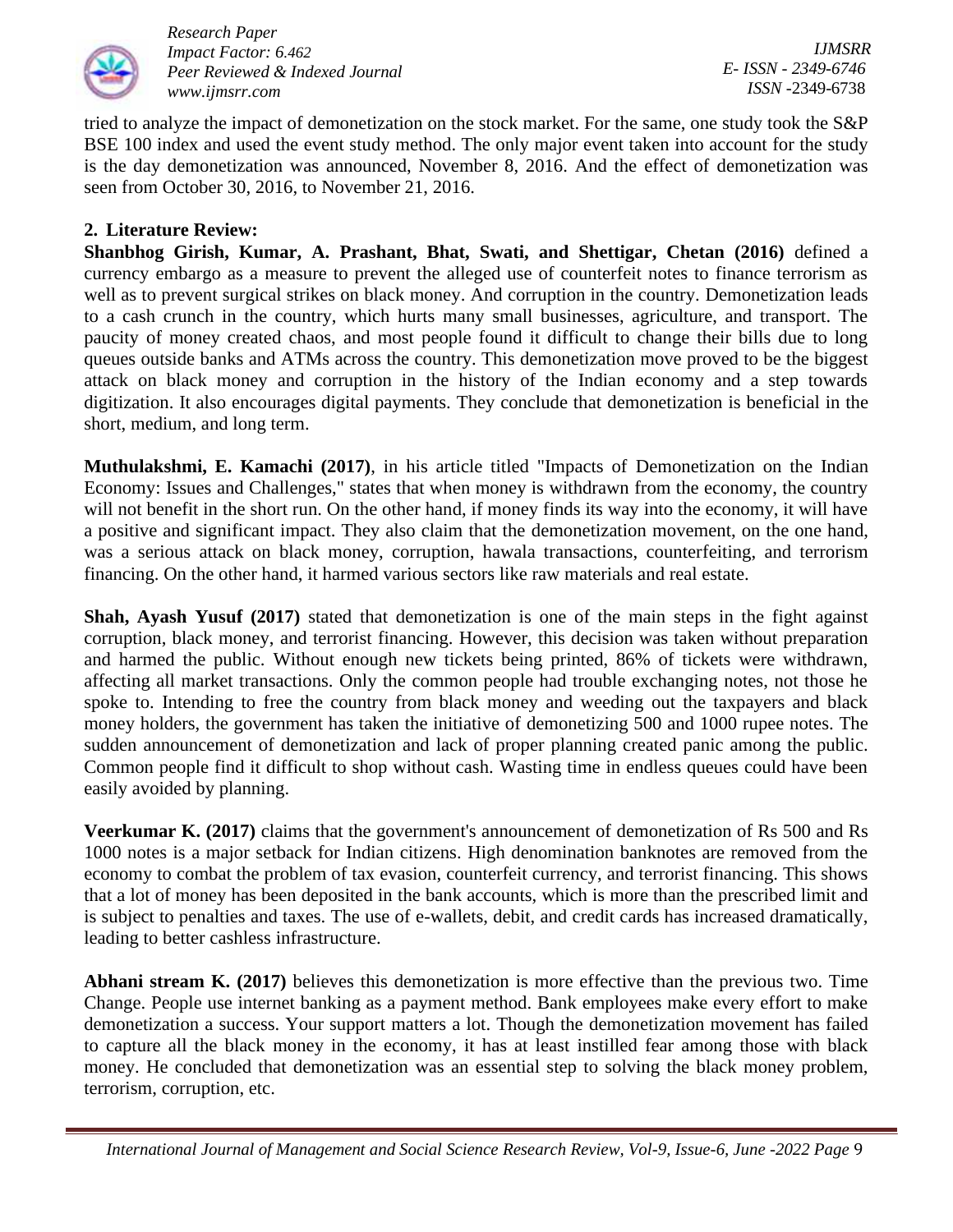

*IJMSRR E- ISSN - 2349-6746 ISSN -*2349-6738

**Shukla, Bal Govind and Gupta, Hariom (2018)** in their article "An Exploratory Study of Business Students' Perspectives on Demonetization in India: With Special Reference to the City of Allahabad." He used primary data for his study and concluded that people actively support all the initiatives taken by the government, which means eradicating corruption, black money, and other threats like terrorism and Naxalism in the country.

## **3. Significance of Demonetization**

Why has demonetization suddenly become important? Black money, terrorist activities, and other illegal activities were believed to have been spread using these two demonetized notes.

Statistics show that between 2011 and 2016, when the economy grew by 30%, the circulation of Rs 500 and Rs 1,000 grew by 76% and 109%, respectively, reflecting the popularity of these banknotes for shamanic activities. Indians also found it better to use cash for transactions of 98 percent in value and 68 percent in volume (Das, 2016).

Finance Minister Arun Jaitley reiterated that with demonetization, there would be a further reduction in cash used for corruption, terrorism, and tax evasion (ET, 12/14/16). Rogoff (2016) made a similar observation in his book "The Cash Curse" and said that criminal activities such as corruption, tax evasion, sponsoring terrorism, counterfeiting, and human trafficking are evils of higher cults and statuses. Illness as the "curse of money."

### **4. Reasons for demonetization:**

### **a. Black Money:**

Demonetization was a bold and revolutionary step taken by the Government of India to fight black money and will have a profound impact on the country's underground economy. People with pockets and black money can be identified through this movement. Companies such as real estate agents, jewelers, brokers, and private lenders usually have large amounts of unreported money in the form of banknotes. This unregistered money had created a parallel economy in the country. This illegal money has reached the bank accounts through direct or indirect means.

### **b. To hit the fake currency rackets:**

Fake notes were ruined through demonetization. Withdrawal of high banknotes from the economy will seriously impact the counterfeit money syndicate, thus curbing the financing of terrorism in the states affected by Jammu and Kashmir, Naxalites, and northern states. Counterfeit coins were worthless with gangsters and new high-security notes, Making a fake impossible. Demonetization was a surgical attack on counterfeit money running in the economy. Demonetization has converted these fake notes into plain paper.

### **c. Online transactions**:

The slogan of demonetization was to encourage a digital/cashless economy. More and more cashless or cashless transactions will lead to more revenue recognition, increasing direct taxes collection. The demand for alternative payment methods will increase rapidly with the decrease in cash transactions. Electronic payment methods like online transactions, payments through apps, e-wallets, internet bank payments, and the use of credit cards will undoubtedly experience a significant increase in demand.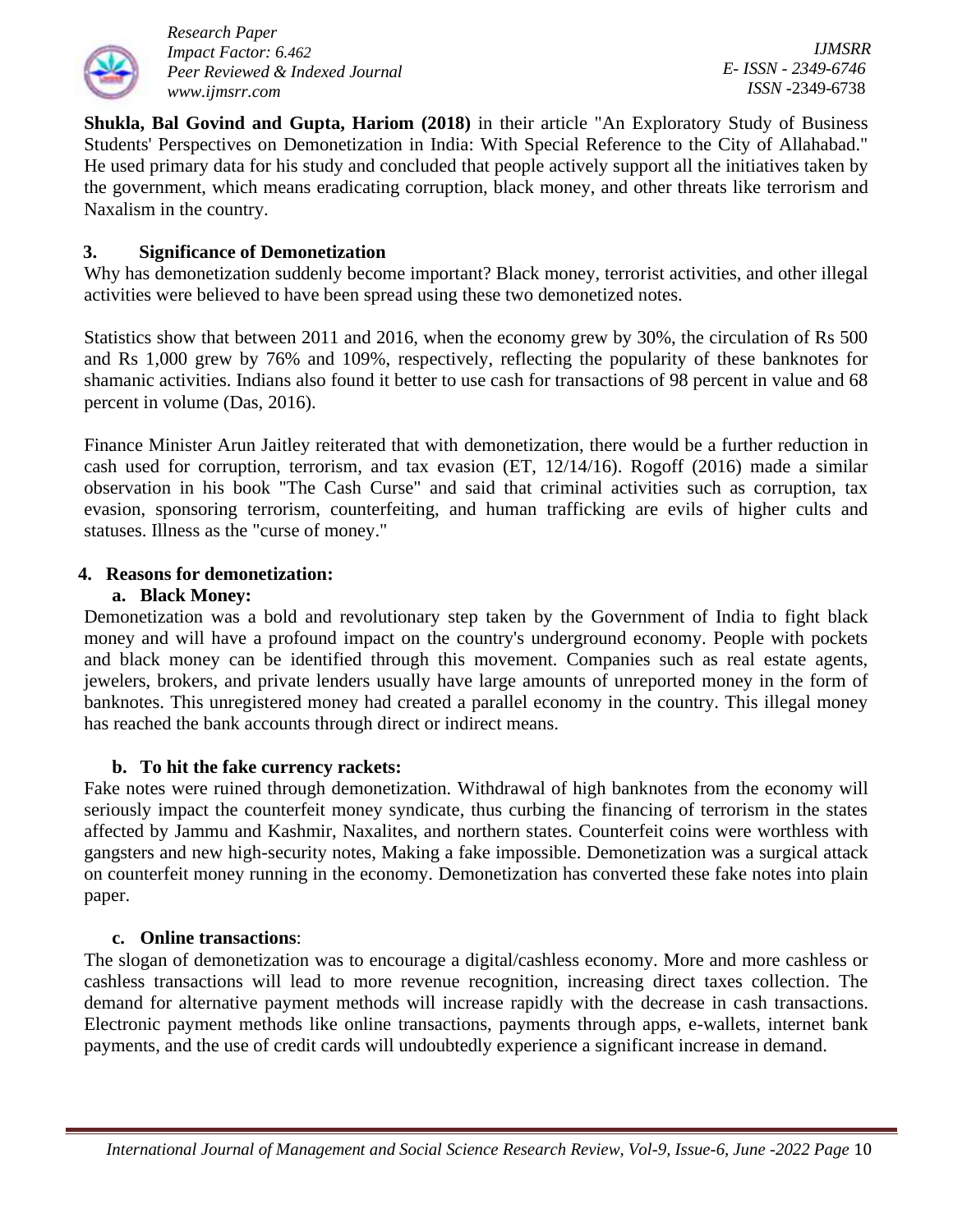

*IJMSRR E- ISSN - 2349-6746 ISSN -*2349-6738

## **d. To hit Maoists**

This movie made the money of the Maoists useless. As reported, the Maoists carried nuclei worth over Rs 7000 with them in Bastar, Chhattisgarh. All money is just pieces of paper.

## **e. The rise in GDP**

Although sectors such as real estate and real estate, construction, and household consumption, in general, have been negatively impacted, the long-term gains to GDP growth are expected to outweigh the long-term effects of the transition. , We are moving towards 9% GDP growth for the financial year 2018-19.

# **5. Sector-wise impact of demonetization**

### **a. Real estate and Property**

This area will be one of the most affected by the ticket ban. Demonetization has put an end to the operations of most builders, as a significant portion of their transactions depend on cash rather than bank transfer or check transactions. Like other sectors, marginal builders are negatively affected due to the high cash component in payments in this sector. The unorganized builders have been hit the hardest. To attract buyers, builders will face a cash crunch due to unexpected sales drops; Builders need to offer attractive deals and other benefits. Depreciation will directly impact resale and the land segment, where cash plays a significant role in these transactions. Much of the cash that was left was removed by demonetizing the system. Gems & Jewellery:

A significant portion of paying customers includes money to buy jewelry, so the impact of demonetization in this industry is enormous. Demonetization meant that people had less money to meet their daily needs and less to buy jewellery. Small retailers in the unorganized sector have been hit the hardest, reducing the demand for jewellery. Many jewelers started selling gold above the market value to take advantage of the banned banknotes, leading to tax evasion against the said jewelers. Notices were also sent to several jewellers. This sector is badly affected by demonetization; buyers prefer to pay in cash.

### **b. Bank**

Banks have proved to be the backbone of this entire demonetization process and even the biggest beneficiaries. As far as the direction of the Government is concerned, the old notes should be replaced with new notes; This resulted in a huge liquidity position for the banks which could be used for lending. Many banks have reduced deposit and lending rates.

### **c. Media and Entertainment Industry:**

The exchange ban harmed the media and entertainment industry as it reduced viewership. The biggest decline was seen in the lower middle class. The sudden demonetization decision had an impact on the film industry as well. This stopped film production. Moreover, this sector's new and small players are the most affected by demonetization.

# **d. Hospitality and Tourism:**

Due to demonetization, India's tourism industry has been badly hit as most of the expenditure is cash. Most of the luxury foreign trips sponsored by black money have been stopped. Local tourism will also be affected by the cash crunch. The unorganized sector is most affected by the inability to make cash payments. Apart from this, The slowdown also affects the catering companies in the event of insufficient liquidity.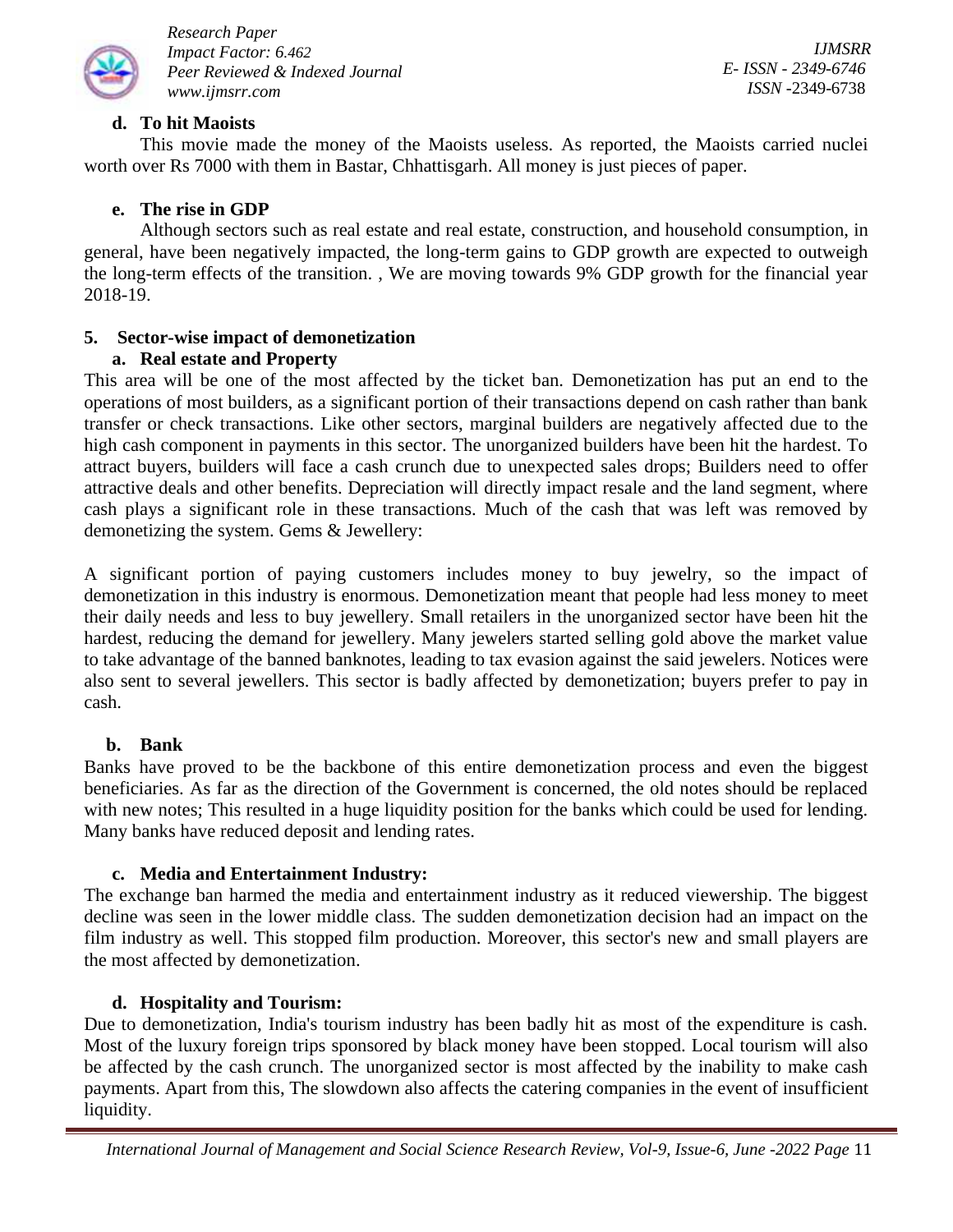

*IJMSRR E- ISSN - 2349-6746 ISSN -*2349-6738

#### **e. Luxury items**

Demonetization will have a huge impact on this sector. Most people spend their unregistered money on luxuries. After the ticket ban, the luxury segment and allied businesses such as clothing, electronics, and luxury cars will get a major setback.

#### **f. Automobiles**

Demonetization has affected the automotive industry as well. The biggest drop in demand was seen in the two-wheeler segment compared to the four-wheeler/luxury car segment, as buyers prefer to pay cash for purchasing two-wheelers. The used car industry is another segment affected by demonetization, with many dealers reporting a sudden drop in sales. In this industry, payments are not regulated.

#### **g. Retail**

Lack of cash reduces consumer demand for the products. Ultimately, this leads to a decrease in sales volume. Because cash is a favorable payment method for daily necessities purchases, which in turn increases the number of cash transactions. The impact of demonetization is more on the unorganized small traders than the organized sector.

#### **h. Agriculture**

Many factors affect agriculture, such as sales, distribution, marketing, and transportation, primarily due to cash flow. Moreover, demonetization has disrupted the supply chain; The sector has been badly affected by the huge wastage of perishable products. Demonetization has also been affected by wholesale centers, mandis, and smallholders who sell their products daily to consumers.

#### **i. Labour intensive sector**

The daily wage laborers need a lot of money; they find it difficult to buy their daily necessities. Bank withdrawal limits affect weekly payments to contract workers in the mining, textile, and leather industries. In addition, restrictions on cash withdrawals affect the daily needs of factory owners. This harms supply and production in the region. However, the situation will improve once cash flows return to normal.

#### **6. Conclusion**

The government decided to demonetize the old currency and replace it with a shocking new country. The move aims to address illicit money, corruption, terrorist financing, and counterfeit currency. The move to demonetize the old currency has been seen in the history of the Indian economy as a surgical strike on undeclared money. It could be a step towards a cashless economy. After demonetization, the country has been hit by a liquidity crisis, with banks and ATMs running out of cash across the country, which has harmed various small businesses, agriculture, and transport. The Indian government's currency ban caused short-term chaos, as most people with old notes found it difficult to exchange them in long queues outside banks and ATMs across India. The total value of old notes in circulation was Rs 14.2 trillion, which was about 86% of the total value in circulation. Black money was reported by paying high taxes and fines or reaching bank accounts through direct or indirect channels. The depreciation will positively impact the Indian economy as it encourages digital payment methods like e-wallets and apps, online transactions through e-banks, plastic money, etc. Depreciation is beneficial to the economy in the medium and long term.